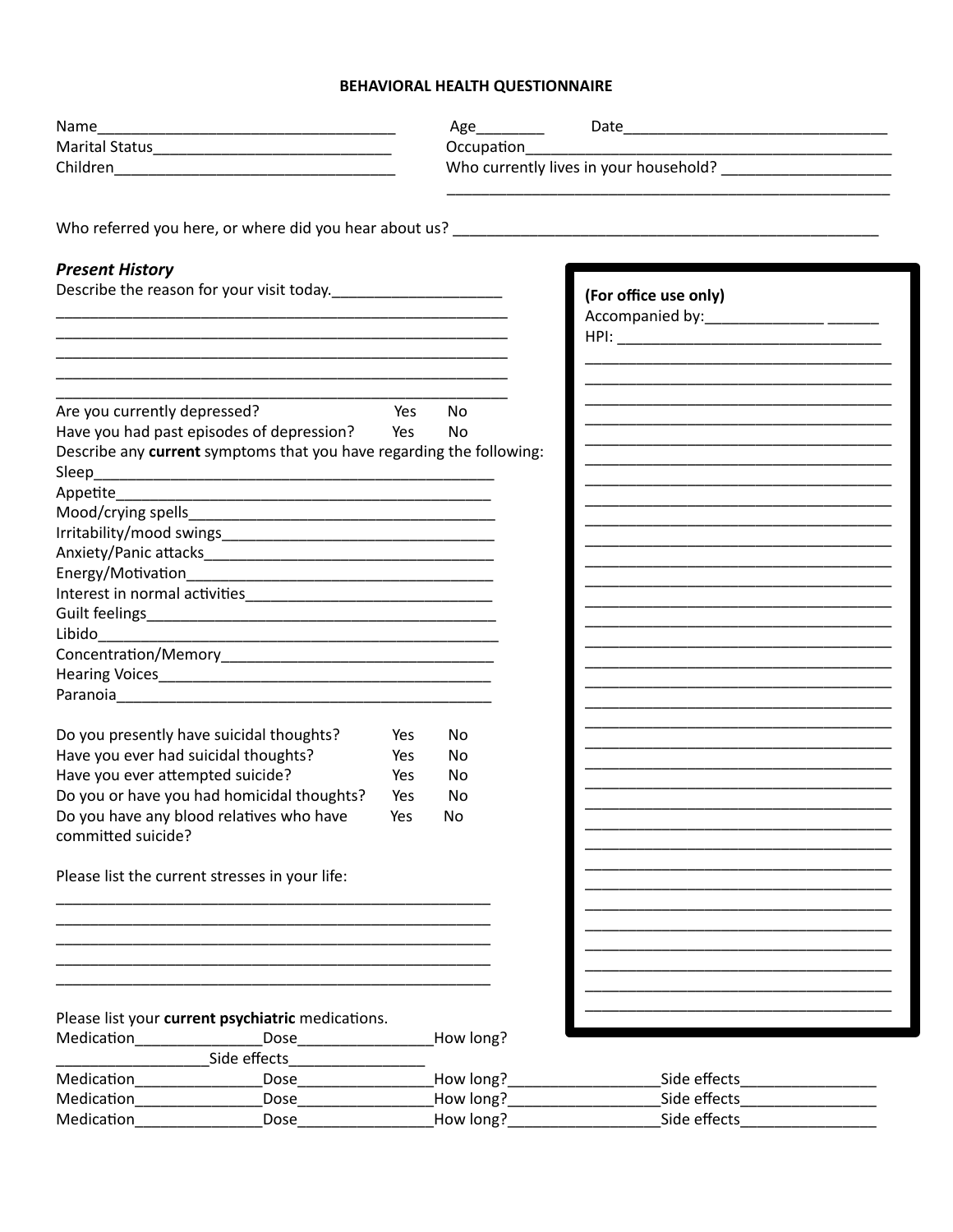## **Past Psychiatric History**

Prior Psychiatrists **Action** Prior Psychiatrists

| Past Therapists          |  |
|--------------------------|--|
| When/Why?                |  |
| <b>Current Therapist</b> |  |

Have you ever been hospitalized in the past for any psychiatric reasons? Please list. Include Alcohol or Drug Treatments. Date Place Reason

Please List all psychiatric medications that you have tried in the past. This includes any medications taken for your nerves, anxiety, depression or insomnia, such as Prozac, Paxil, Zoloft, Celexa, Lexapro, Effexor, Pristiq, Cymbalta, Wellbutrin, Buspar, Remeron, Trazodone, Elavil, Luvox, Xanax, Klonopin, Valium, Ativan, Risperdal, Zyprexa, Seroquel, Abilify, Geodon, Lithium, Depakote, Tegretol, Trileptal, Lamictal, Neurontin, Topamax, Ambien, Lunesta, Rozerem, Restoril, Adderall, Concerta, Ritalin, Focalin, Vyvanse, Strattera, Provigil, Namenda, Aricept.

| Medication<br>and dosage                                                                   | When/<br>How long? | Did it help? |           | Reason for stopping<br>or side effects |
|--------------------------------------------------------------------------------------------|--------------------|--------------|-----------|----------------------------------------|
| Are you frequently nervous or anxious?                                                     |                    |              | Yes       | N <sub>O</sub>                         |
| Are you a worrier?                                                                         |                    |              | Yes       | No                                     |
| Do you have panic attacks or hyperventilation?                                             |                    | Yes          | <b>No</b> |                                        |
| Have you had panic attacks in the past?                                                    |                    |              | Yes       | No                                     |
| Have you had a fear of objects or situations?                                              |                    |              | Yes       | <b>No</b>                              |
| Do you do a lot of hand washing or going back and checking<br>doors, stoves, lights, etc?  |                    |              | Yes       | No                                     |
| Are you bothered by recurrent nightmares or flashbacks from<br>a previous traumatic event? |                    |              | Yes       | No                                     |
| How much alcohol do you drink? (quantitate)                                                |                    | per          |           |                                        |
| Are alcohol or drugs currently a problem?                                                  |                    |              | Yes       | <b>No</b>                              |
| Has alcohol or drugs ever been a problem?                                                  |                    | Yes          | <b>No</b> |                                        |
| Have you ever had a DUI or blackout?                                                       | Yes                | <b>No</b>    |           |                                        |
| Have loved ones been concerned about your alcohol/drug use?                                | Yes<br>Yes         | No           |           |                                        |
| Do you have any blood relatives with alcohol/drug problems?                                |                    |              |           | N <sub>O</sub>                         |
| Have you been arrested?                                                                    |                    |              | Yes       | No                                     |
| Have you had an eating disorder or caused yourself to vomit<br>or lose weight?             |                    |              | Yes       | <b>No</b>                              |

(For office use only)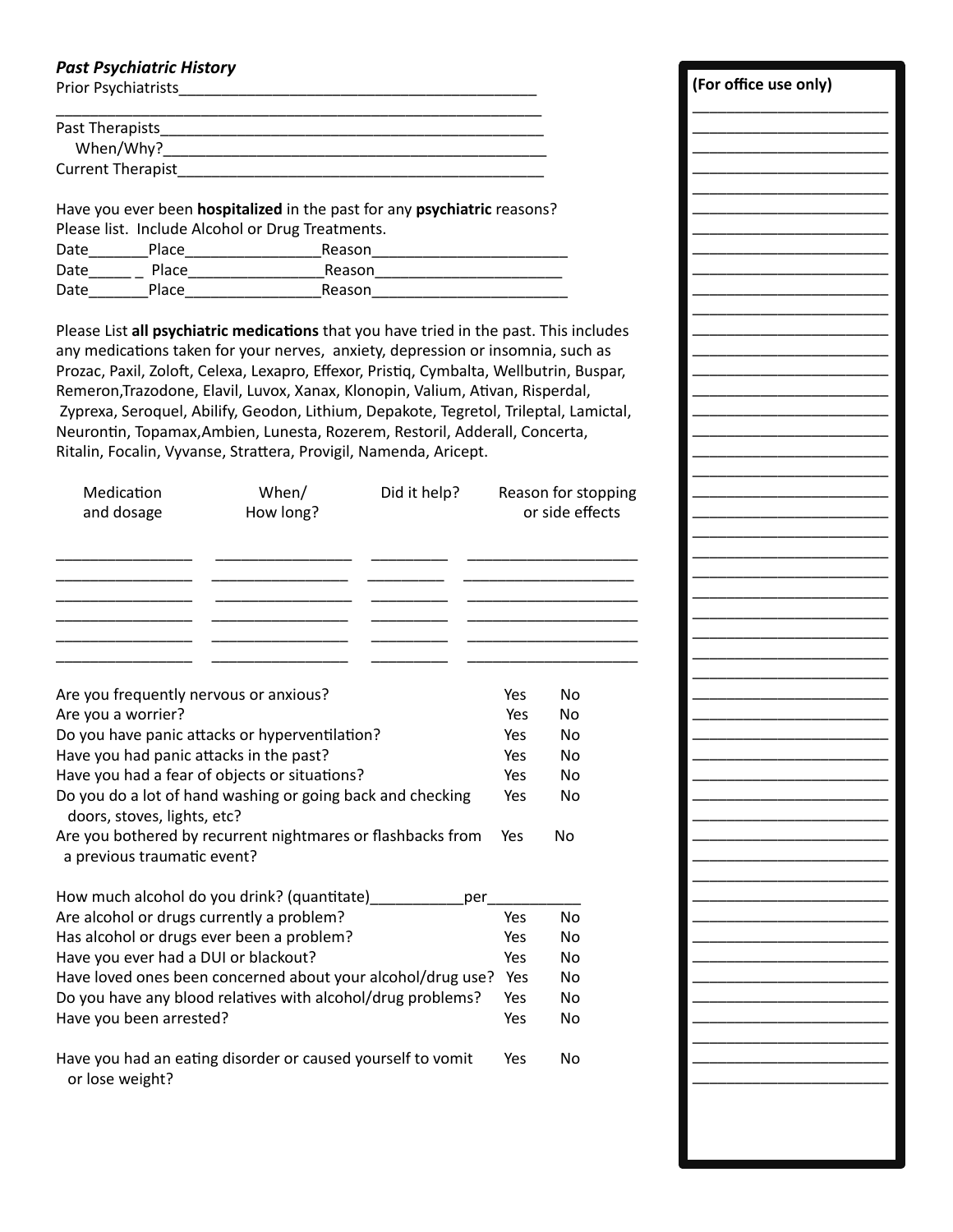#### **Medical History**

Please List any medical problems or diagnoses that you have? 

|                                                                                                                 |                                                  |     |                | 2. Eyesneg ___ pos___________________                                                                                                                                                                                          |
|-----------------------------------------------------------------------------------------------------------------|--------------------------------------------------|-----|----------------|--------------------------------------------------------------------------------------------------------------------------------------------------------------------------------------------------------------------------------|
|                                                                                                                 |                                                  |     |                | 3. ENT                                                                                                                                                                                                                         |
|                                                                                                                 |                                                  |     |                | 4. Cardio                                                                                                                                                                                                                      |
|                                                                                                                 |                                                  |     |                | 5. Resp.                                                                                                                                                                                                                       |
| Any history of head trauma?                                                                                     |                                                  | Yes | N <sub>o</sub> | 6. GI                                                                                                                                                                                                                          |
| Any history of seizures?                                                                                        |                                                  | Yes | No             | 7. GU                                                                                                                                                                                                                          |
|                                                                                                                 | Any history of developmental disorders?          | Yes | No             |                                                                                                                                                                                                                                |
| Do you smoke?                                                                                                   |                                                  | Yes | No             | 8. Musc.                                                                                                                                                                                                                       |
|                                                                                                                 |                                                  |     |                |                                                                                                                                                                                                                                |
|                                                                                                                 | If quit, when?                                   |     |                | 10. Neuro                                                                                                                                                                                                                      |
| Do you exercise regularly?                                                                                      |                                                  | Yes | N <sub>0</sub> | 11. Endo<br>$neg \_\ pos$                                                                                                                                                                                                      |
| For women:                                                                                                      |                                                  |     |                |                                                                                                                                                                                                                                |
| Do you still have regular periods?                                                                              |                                                  | Yes | No             | 13. Allergies                                                                                                                                                                                                                  |
| Do you use birth control?                                                                                       |                                                  | Yes | No             |                                                                                                                                                                                                                                |
| Are you taking any hormones?                                                                                    |                                                  | Yes | No.            |                                                                                                                                                                                                                                |
|                                                                                                                 |                                                  |     |                |                                                                                                                                                                                                                                |
|                                                                                                                 | Please give the name of your primary care doctor |     |                |                                                                                                                                                                                                                                |
|                                                                                                                 |                                                  |     |                |                                                                                                                                                                                                                                |
|                                                                                                                 |                                                  |     |                |                                                                                                                                                                                                                                |
|                                                                                                                 |                                                  |     |                |                                                                                                                                                                                                                                |
|                                                                                                                 |                                                  |     |                | Please give the name of any other medical doctor from whom you receive regular treatment                                                                                                                                       |
|                                                                                                                 |                                                  |     |                |                                                                                                                                                                                                                                |
| Medical/Surgical Hospitalizations:                                                                              |                                                  |     |                |                                                                                                                                                                                                                                |
| Date_____________________                                                                                       |                                                  |     |                |                                                                                                                                                                                                                                |
|                                                                                                                 |                                                  |     |                |                                                                                                                                                                                                                                |
| Date______________________                                                                                      |                                                  |     |                | Reason experience and the contract of the contract of the contract of the contract of the contract of the contract of the contract of the contract of the contract of the contract of the contract of the contract of the cont |
| Date____________________                                                                                        |                                                  |     |                |                                                                                                                                                                                                                                |
|                                                                                                                 |                                                  |     |                |                                                                                                                                                                                                                                |
| <b>Please list all current medications:</b>                                                                     |                                                  |     |                |                                                                                                                                                                                                                                |
|                                                                                                                 | Dose                                             |     |                | Reason taking                                                                                                                                                                                                                  |
| Name                                                                                                            | Dose                                             |     |                | Reason taking                                                                                                                                                                                                                  |
|                                                                                                                 | <b>Dose</b>                                      |     |                | Reason taking____________                                                                                                                                                                                                      |
|                                                                                                                 | Dose                                             |     |                | Reason taking                                                                                                                                                                                                                  |
| Name_                                                                                                           | Dose                                             |     |                | Reason taking <b>Exercises</b>                                                                                                                                                                                                 |
|                                                                                                                 | Dose___________________                          |     |                | Reason taking <b>Exercises</b>                                                                                                                                                                                                 |
| Name and the state of the state of the state of the state of the state of the state of the state of the state o | Dose                                             |     |                | Reason taking                                                                                                                                                                                                                  |
| Name____________                                                                                                | Dose                                             |     |                | Reason taking                                                                                                                                                                                                                  |
| <b>Name</b>                                                                                                     | <b>Dose</b>                                      |     |                | Reason taking <b>Example</b>                                                                                                                                                                                                   |
| Name___________                                                                                                 | Dose                                             |     |                | Reason taking                                                                                                                                                                                                                  |

| Are you allergic to any medications? | Yes | No. |          |
|--------------------------------------|-----|-----|----------|
| Medication                           |     |     | Reaction |
| Medication                           |     |     | Reaction |
| Medication                           |     |     | Reaction |

|                                            | 1. Const | neg __ pos____________________ |  |  |
|--------------------------------------------|----------|--------------------------------|--|--|
|                                            |          |                                |  |  |
|                                            | 3. ENT   |                                |  |  |
|                                            |          |                                |  |  |
|                                            | 5. Resp. | neg __ pos___________________  |  |  |
|                                            | 6. GI    |                                |  |  |
|                                            | 7. GU    |                                |  |  |
|                                            |          |                                |  |  |
|                                            |          |                                |  |  |
|                                            |          |                                |  |  |
|                                            | 11. Endo |                                |  |  |
| 12. Hem/Lymph neg __ pos__________________ |          |                                |  |  |
|                                            |          |                                |  |  |
|                                            |          |                                |  |  |
|                                            |          |                                |  |  |